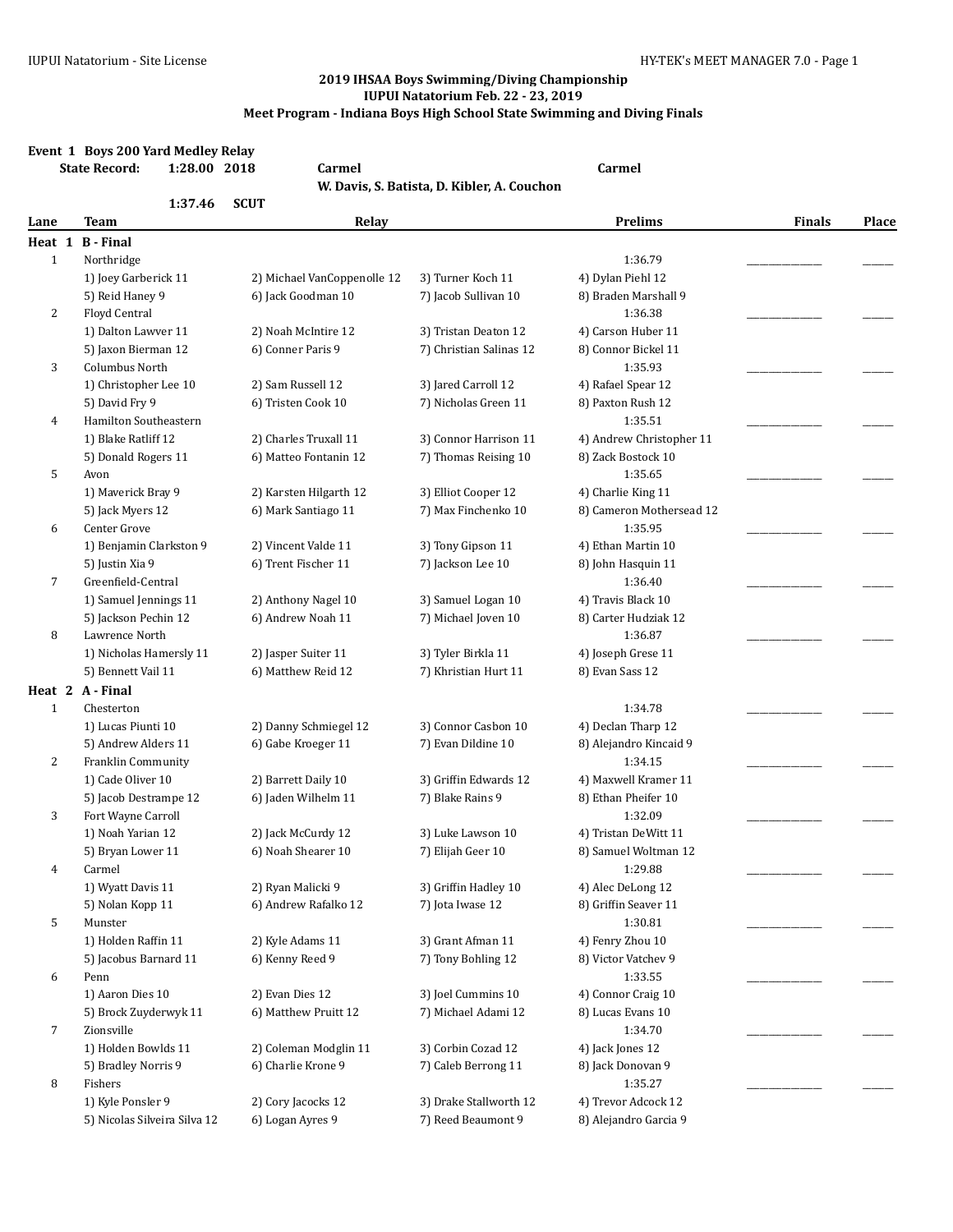# **Alternates... (Event 1 Boys 200 Yard Medley Relay)**

| <b>Bloomington South</b> |                      |                        | 1:37.47            |  |
|--------------------------|----------------------|------------------------|--------------------|--|
| 1) Seth Glasscock 12     | 2) Gavin Loucks 12   | 3) Robert Ridlon 11    | 4) Thomas Beggs 12 |  |
| 5) Riley Halloran 12     | 6) Evan Halloran 10  | 7) Samuel Stonier 10   | 8) Adam Kovacs 9   |  |
| Crown Point              |                      |                        | 1:37.48            |  |
| 1) Alex McCormick 11     | 2) Pablo Munoz 10    | 3) Christian Mikrut 12 | 4) Leo Gonzalez 10 |  |
| 5) Tyler Tennione 10     | 6) Colin Gingerich 9 | 7) Zeke Huls 12        | 8) Nate Tufts 11   |  |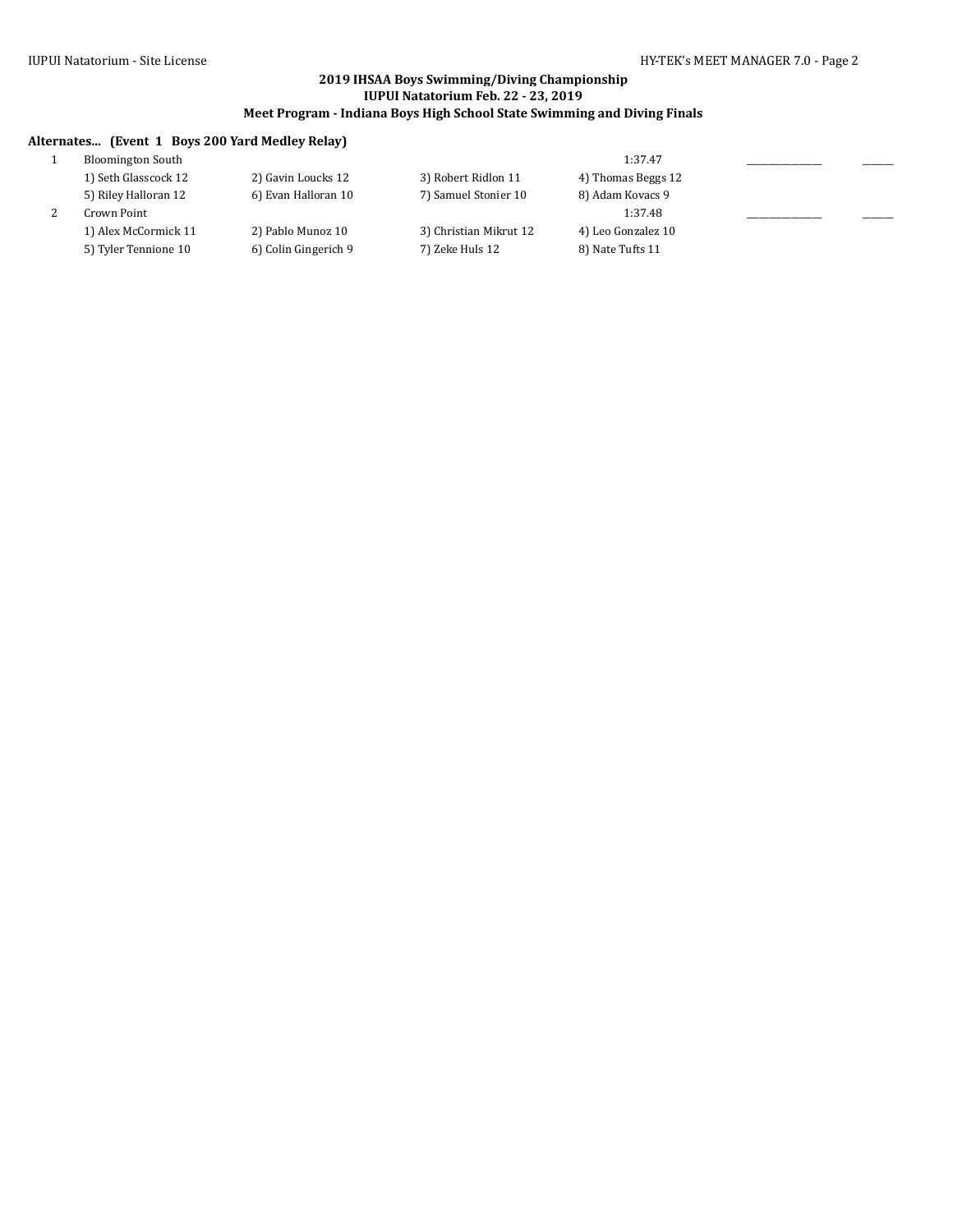# **Event 2 Boys 200 Yard Freestyle**

|                   | 1:33.30<br><b>State Record:</b><br>2017 | <b>Drew Kibler</b>                 | <b>Carmel</b>  |                        |
|-------------------|-----------------------------------------|------------------------------------|----------------|------------------------|
|                   | <b>SCUT</b><br>1:43.22                  |                                    |                |                        |
| Lane              | Name                                    | Year School                        | <b>Prelims</b> | <b>Finals</b><br>Place |
| Heat 1            | <b>B</b> - Final                        |                                    |                |                        |
| $\mathbf{1}$      | Brenden Gough                           | Whiteland<br>12                    | 1:42.98        |                        |
| 2                 | John Bossler                            | South Bend St Joseph<br>10         | 1:42.44        |                        |
| 3                 | <b>Bennett Vail</b>                     | Lawrence North<br>11               | 1:41.88        |                        |
| 4                 | Nicholas Dibley                         | Northridge<br>12                   | 1:41.56        |                        |
| 5                 | Jackson VanWanzeele                     | Plainfield<br>11                   | 1:41.81        |                        |
| 6                 | Charlie King                            | Avon<br>11                         | 1:42.43        |                        |
| 7                 | Keegan Sheiss                           | West Lafayette<br>12               | 1:42.76        |                        |
| 8                 | Gabe Kroeger                            | Chesterton<br>11                   | 1:43.31        |                        |
| Heat 2            | A - Final                               |                                    |                |                        |
| 1                 | Aaron Frollo                            | Fishers<br>11                      | 1:40.86        |                        |
| 2                 | Keegan Streett                          | <b>Hamilton Southeastern</b><br>10 | 1:40.47        |                        |
| 3                 | <b>Andrew Alders</b>                    | Chesterton<br>11                   | 1:39.11        |                        |
| 4                 | Jacob Mitchell                          | Carmel<br>11                       | 1:37.35        |                        |
| 5                 | <b>Augustus Rothrock</b>                | Carmel<br>10                       | 1:39.06        |                        |
| 6                 | Julian Norman                           | Homestead<br>12                    | 1:40.24        |                        |
| 7                 | Aiden Maurer                            | South Bend Riley<br>12             | 1:40.84        |                        |
| 8                 | Zach Zishka                             | Homestead<br>11                    | 1:41.50        |                        |
| <b>Alternates</b> |                                         |                                    |                |                        |
| 1                 | Jack Tinsley                            | Lake Central<br>12                 | 1:43.72        |                        |
| 2                 | Evan Sellers                            | <b>Hamilton Southeastern</b><br>11 | 1:44.07        |                        |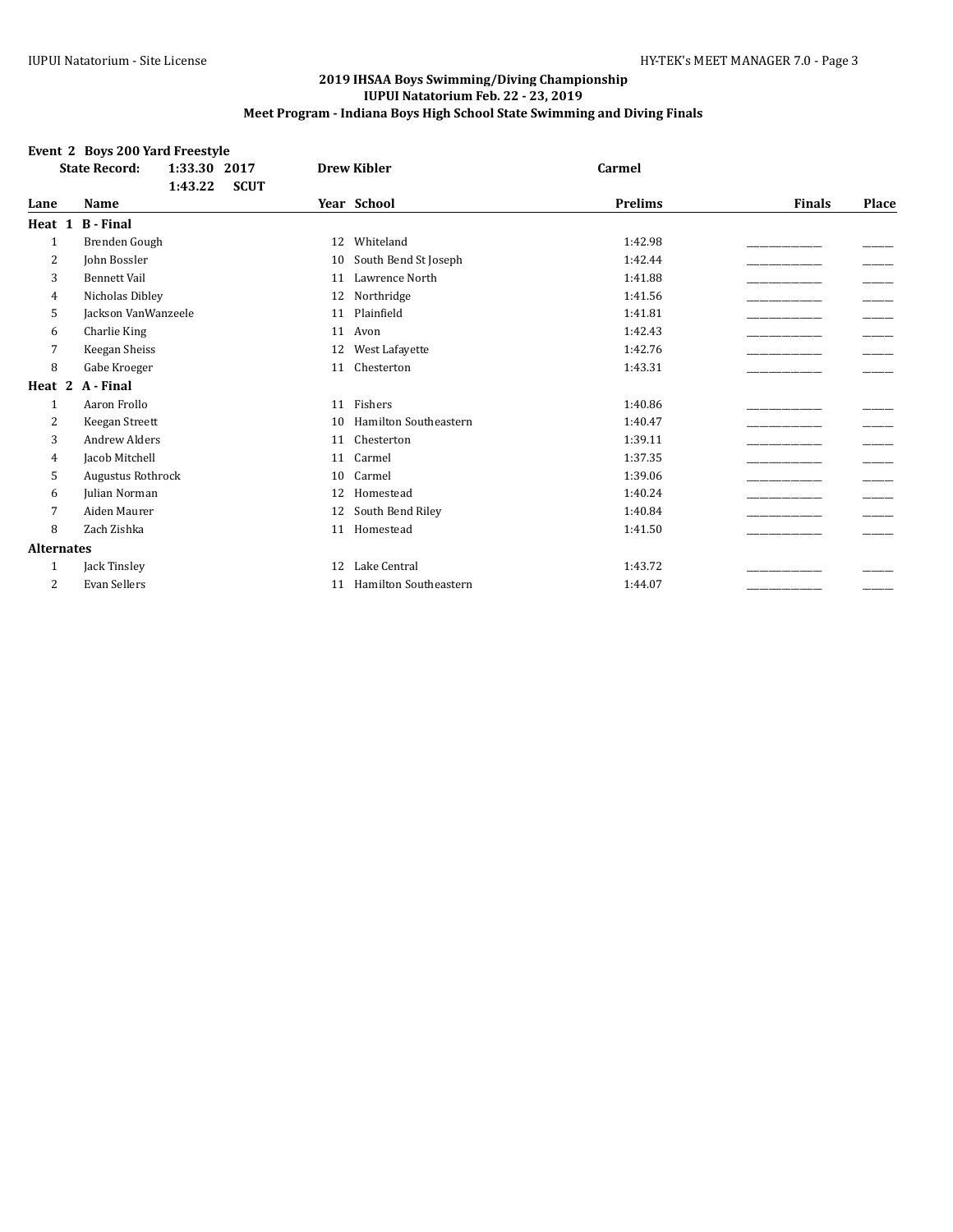# **Event 3 Boys 200 Yard IM**

|                   | <b>State Record:</b><br>1:44.45<br>2010 | <b>Kyle Whitaker</b>               | Chesterton     |                        |
|-------------------|-----------------------------------------|------------------------------------|----------------|------------------------|
|                   | 1:54.36<br><b>SCUT</b>                  |                                    |                |                        |
| Lane              | <b>Name</b>                             | Year School                        | <b>Prelims</b> | <b>Finals</b><br>Place |
| Heat 1            | <b>B</b> - Final                        |                                    |                |                        |
| $\mathbf{1}$      | Sam Russell                             | <b>Columbus North</b><br>12        | 1:53.67        |                        |
| 2                 | <b>Blake Ratliff</b>                    | <b>Hamilton Southeastern</b><br>12 | 1:53.21        |                        |
| 3                 | Cameron Luarde                          | Homestead<br>10                    | 1:51.69        |                        |
| 4                 | Andrew Rafalko                          | Carmel<br>12                       | 1:51.49        |                        |
| 5                 | Michael VanCoppenolle                   | Northridge<br>12                   | 1:51.64        |                        |
| 6                 | Seth Glasscock                          | <b>Bloomington South</b><br>12     | 1:52.02        |                        |
| 7                 | Coleman Modglin                         | Zionsville<br>11                   | 1:53.54        |                        |
| 8                 | <b>Griffin Edwards</b>                  | Franklin Community<br>12           | 1:53.81        |                        |
| Heat 2            | A - Final                               |                                    |                |                        |
| 1                 | Cade Oliver                             | Franklin Community<br>10           | 1:51.19        |                        |
| 2                 | Kallaghan Findley                       | Concord<br>12                      | 1:50.81        |                        |
| 3                 | <b>Tristan DeWitt</b>                   | Fort Wayne Carroll<br>11           | 1:48.96        |                        |
| 4                 | <b>Wyatt Davis</b>                      | Carmel<br>11                       | 1:48.24        |                        |
| 5                 | Holden Raffin                           | Munster<br>11                      | 1:48.79        |                        |
| 6                 | Lucas Piunti                            | Chesterton<br>10                   | 1:50.56        |                        |
| 7                 | Jack McCurdy                            | Fort Wayne Carroll<br>12           | 1:51.03        |                        |
| 8                 | Jota Iwase                              | Carmel<br>12                       | 1:51.20        |                        |
| <b>Alternates</b> |                                         |                                    |                |                        |
| 1                 | Aiden Tierney                           | Mt. Vernon (Fortville)<br>10       | 1:54.00        |                        |
| 2                 | Kyle Ponsler                            | Fishers<br>9                       | 1:54.18        |                        |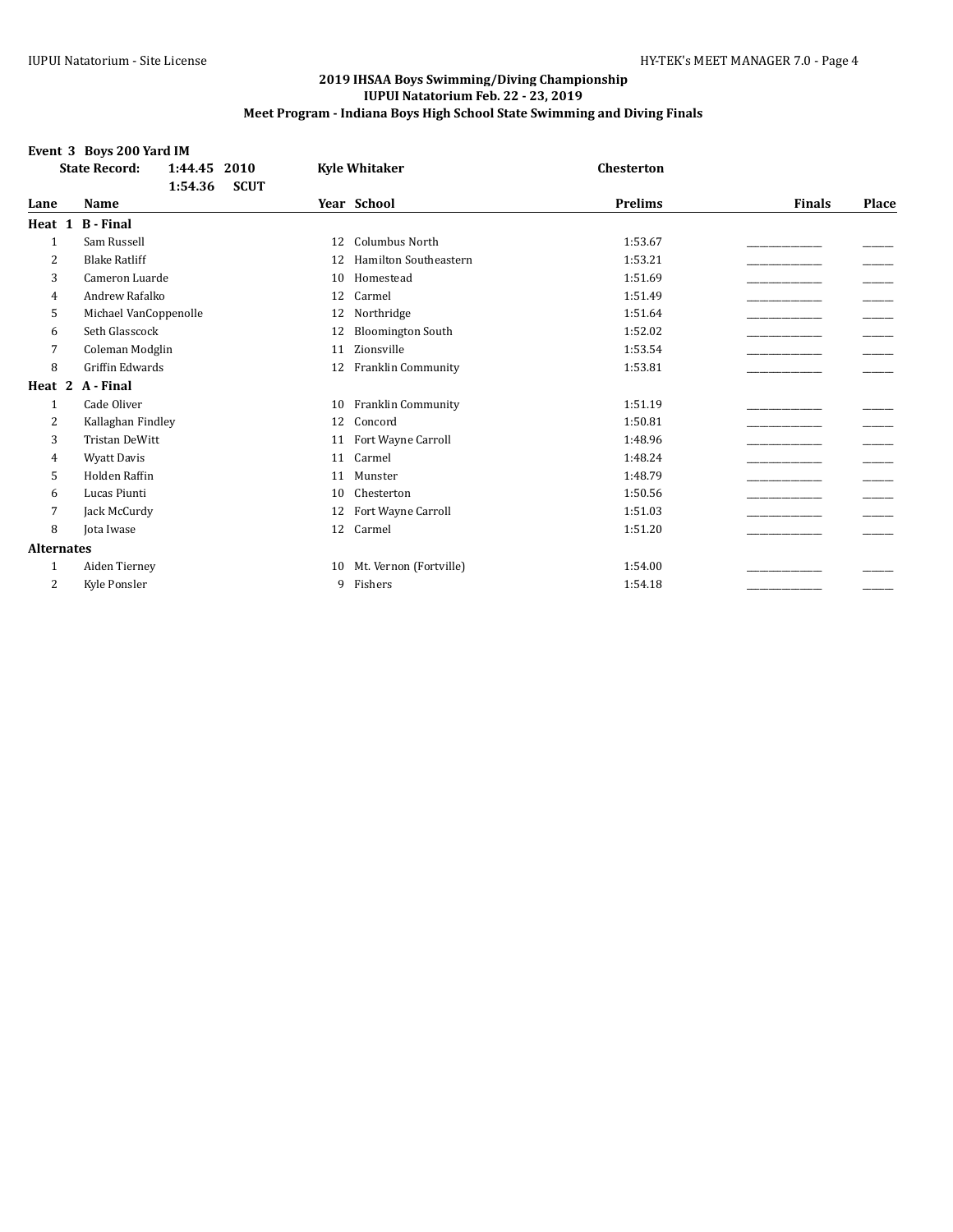# **Event 4 Boys 50 Yard Freestyle**

|                   | 19.38 2018<br><b>State Record:</b> |             | <b>Drew Kibler</b>      | Carmel         |               |       |
|-------------------|------------------------------------|-------------|-------------------------|----------------|---------------|-------|
|                   | 21.44                              | <b>SCUT</b> |                         |                |               |       |
| Lane              | Name                               |             | Year School             | <b>Prelims</b> | <b>Finals</b> | Place |
| Heat 1            | <b>B</b> - Final                   |             |                         |                |               |       |
| $\mathbf{1}$      | Brock Zuyderwyk                    | 11          | Penn                    | 21.25          |               |       |
| 2                 | <b>Braden Samuels</b>              | 10          | Delta                   | 21.20          |               |       |
| 3                 | Michael Zajac                      | 12          | Lake Central            | 21.14          |               |       |
| 4                 | Nathan Boomershine                 | 11          | Franklin Central        | 21.10          |               |       |
| 5                 | Kyle Adams                         | 11          | Munster                 | 21.12          |               |       |
| 6                 | Max Wiser                          | 12          | Plainfield              | 21.18          |               |       |
| 7                 | Jasper Suiter                      | 11          | Lawrence North          | 21.21          |               |       |
| 8                 | Ethan Wing                         | 12          | Chesterton              | 21.27          |               |       |
| Heat 2            | A - Final                          |             |                         |                |               |       |
| $\mathbf{1}$      | <b>Travis Black</b>                | 10          | Greenfield-Central      | 20.88          |               |       |
| 2                 | Peter LaBarge                      | 12          | North Central (Indpls.) | 20.85          |               |       |
| 3                 | Ethan Churilla                     | 12          | Highland                | 20.58          |               |       |
| 4                 | Jacob Destrampe                    | 12          | Franklin Community      | 20.49          |               |       |
| 5                 | Alec DeLong                        | 12          | Carmel                  | 20.58          |               |       |
| 6                 | Riley Ingram                       | 12          | Lake Central            | 20.84          |               |       |
| 7                 | Jack Wolfred                       | 12          | Noblesville             | 20.86          |               |       |
| 8                 | <b>Braden Rollins</b>              | 10          | Castle                  | 21.05          |               |       |
| <b>Alternates</b> |                                    |             |                         |                |               |       |
| 1                 | Sam Rice                           | 12          | <b>Fountain Central</b> | 21.42          |               |       |
| 2                 | Austin Kehr                        | 10          | Brownsburg              | 21.43          |               |       |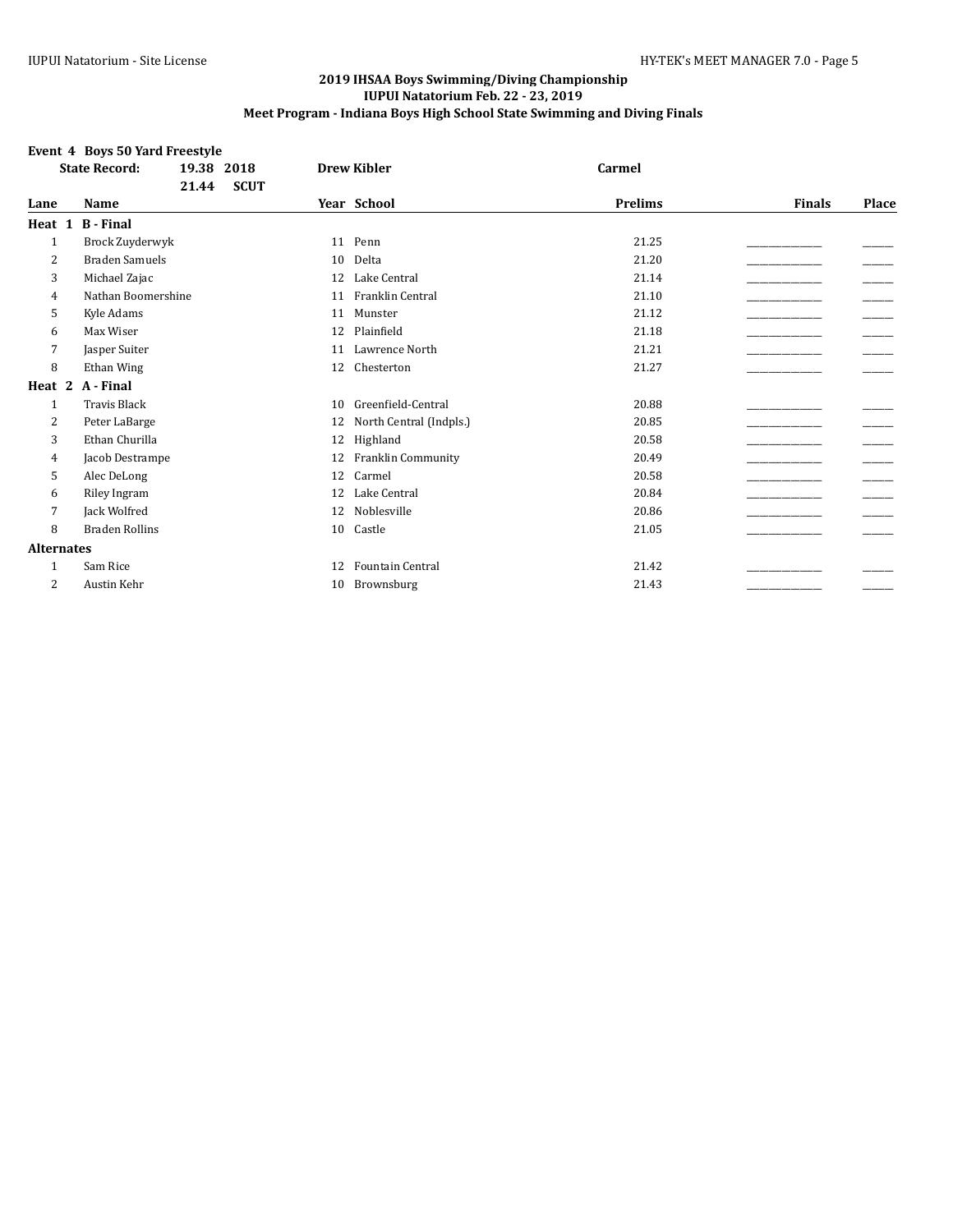# **Event 6 Boys 100 Yard Butterfly**

|                   | <b>State Record:</b>  | 46.31 2014 |             |    | <b>Aaron Whitaker</b> | <b>Chesterton</b> |               |       |
|-------------------|-----------------------|------------|-------------|----|-----------------------|-------------------|---------------|-------|
|                   |                       | 51.53      | <b>SCUT</b> |    |                       |                   |               |       |
| Lane              | Name                  |            |             |    | Year School           | <b>Prelims</b>    | <b>Finals</b> | Place |
| Heat 1            | <b>B</b> - Final      |            |             |    |                       |                   |               |       |
| $\mathbf{1}$      | Samuel Behrend        |            |             | 12 | Valparaiso            | 51.29             |               |       |
| 2                 | Jackson VanWanzeele   |            |             | 11 | Plainfield            | 50.58             |               |       |
| 3                 | Jota Iwase            |            |             | 12 | Carmel                | 50.30             |               |       |
| 4                 | Shane O'Sullivan      |            |             | 12 | Franklin Community    | 50.15             |               |       |
| 5                 | Christian Mikrut      |            |             | 12 | Crown Point           | 50.18             |               |       |
| 6                 | <b>Braden Samuels</b> |            |             | 10 | Delta                 | 50.45             |               |       |
| 7                 | Tony Gipson           |            |             | 11 | Center Grove          | 50.89             |               |       |
| 8                 | Max White             |            |             | 12 | Kokomo                | 51.44             |               |       |
| Heat 2            | A - Final             |            |             |    |                       |                   |               |       |
| $\mathbf{1}$      | Drake Stallworth      |            |             | 12 | Fishers               | 49.74             |               |       |
| 2                 | <b>Andrew Alders</b>  |            |             | 11 | Chesterton            | 49.00             |               |       |
| 3                 | Jack Smith            |            |             | 12 | Michigan City         | 48.82             |               |       |
| 4                 | <b>Tristan DeWitt</b> |            |             | 11 | Fort Wayne Carroll    | 48.00             |               |       |
| 5                 | Grant Afman           |            |             | 11 | Munster               | 48.81             |               |       |
| 6                 | Noah Yarian           |            |             | 12 | Fort Wayne Carroll    | 48.89             |               |       |
| 7                 | <b>Elliot Cooper</b>  |            |             | 12 | Avon                  | 49.21             |               |       |
| 8                 | <b>Braden Rollins</b> |            |             | 10 | Castle                | 50.00             |               |       |
| <b>Alternates</b> |                       |            |             |    |                       |                   |               |       |
| $\mathbf{1}$      | Brenden Gough         |            |             | 12 | Whiteland             | 51.58             |               |       |
| 2                 | Corbin Cozad          |            |             | 12 | Zionsville            | 51.69             |               |       |
|                   |                       |            |             |    |                       |                   |               |       |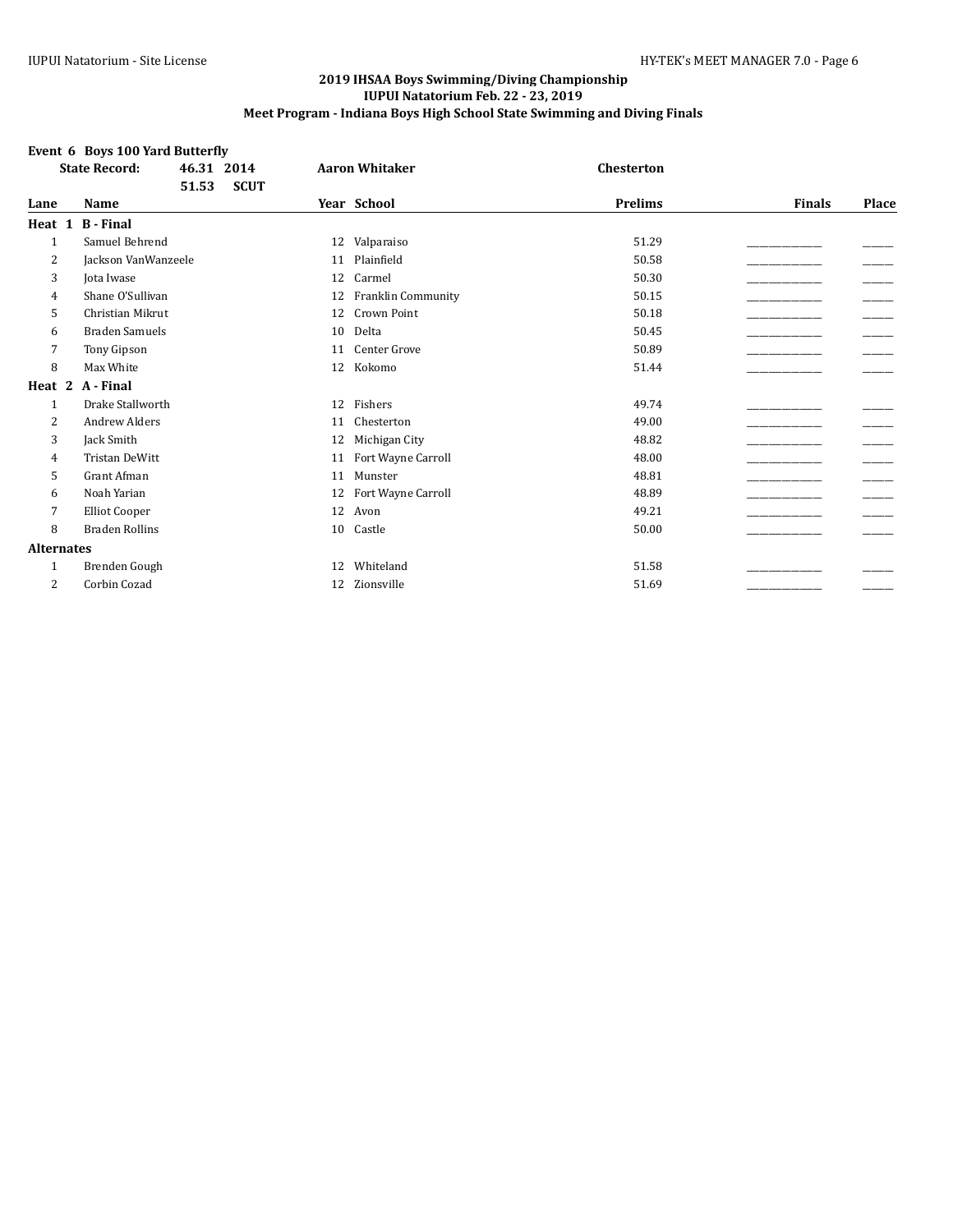# **Event 7 Boys 100 Yard Freestyle**

|                   | <b>State Record:</b> | 43.20<br>2017<br><b>SCUT</b><br>47.28 |    | <b>Drew Kibler</b>        | Carmel         |               |              |
|-------------------|----------------------|---------------------------------------|----|---------------------------|----------------|---------------|--------------|
| Lane              | Name                 |                                       |    | Year School               | <b>Prelims</b> | <b>Finals</b> | <b>Place</b> |
| Heat 1            | <b>B</b> - Final     |                                       |    |                           |                |               |              |
| $\mathbf{1}$      | Sam Rice             |                                       | 12 | <b>Fountain Central</b>   | 47.13          |               |              |
| 2                 | Brock Zuyderwyk      |                                       | 11 | Penn                      | 46.86          |               |              |
| 3                 | Mason Miller         |                                       | 11 | Evansville Reitz Memorial | 46.54          |               |              |
| 4                 | Jack Wolfred         |                                       | 12 | Noblesville               | 46.34          |               |              |
| 5                 | Jared Holder         |                                       | 12 | <b>Hamilton Heights</b>   | 46.47          |               |              |
| 6                 | <b>Travis Black</b>  |                                       | 10 | Greenfield-Central        | 46.60          |               |              |
| 7                 | Max Wiser            |                                       | 12 | Plainfield                | 47.10          |               |              |
| 8                 | Matthew Bond         |                                       | 12 | Concord                   | 47.15          |               |              |
| Heat 2            | A - Final            |                                       |    |                           |                |               |              |
| 1                 | Samuel Titzer        |                                       | 12 | Castle                    | 46.14          |               |              |
| 2                 | Riley Ingram         |                                       | 12 | Lake Central              | 45.60          |               |              |
| 3                 | Jacob Destrampe      |                                       | 12 | Franklin Community        | 44.97          |               |              |
| 4                 | Ethan Churilla       |                                       | 12 | Highland                  | 44.84          |               |              |
| 5                 | Alec DeLong          |                                       | 12 | Carmel                    | 44.96          |               |              |
| 6                 | Griffin Hadley       |                                       | 10 | Carmel                    | 45.36          |               |              |
| 7                 | Peter LaBarge        |                                       | 12 | North Central (Indpls.)   | 46.06          |               |              |
| 8                 | Ethan Wing           |                                       | 12 | Chesterton                | 46.21          |               |              |
| <b>Alternates</b> |                      |                                       |    |                           |                |               |              |
| 1                 | Jakob Mumper         |                                       | 10 | <b>Bloomington North</b>  | 47.16          |               |              |
| 2                 | <b>Aaron Dies</b>    |                                       | 10 | Penn                      | 47.37          |               |              |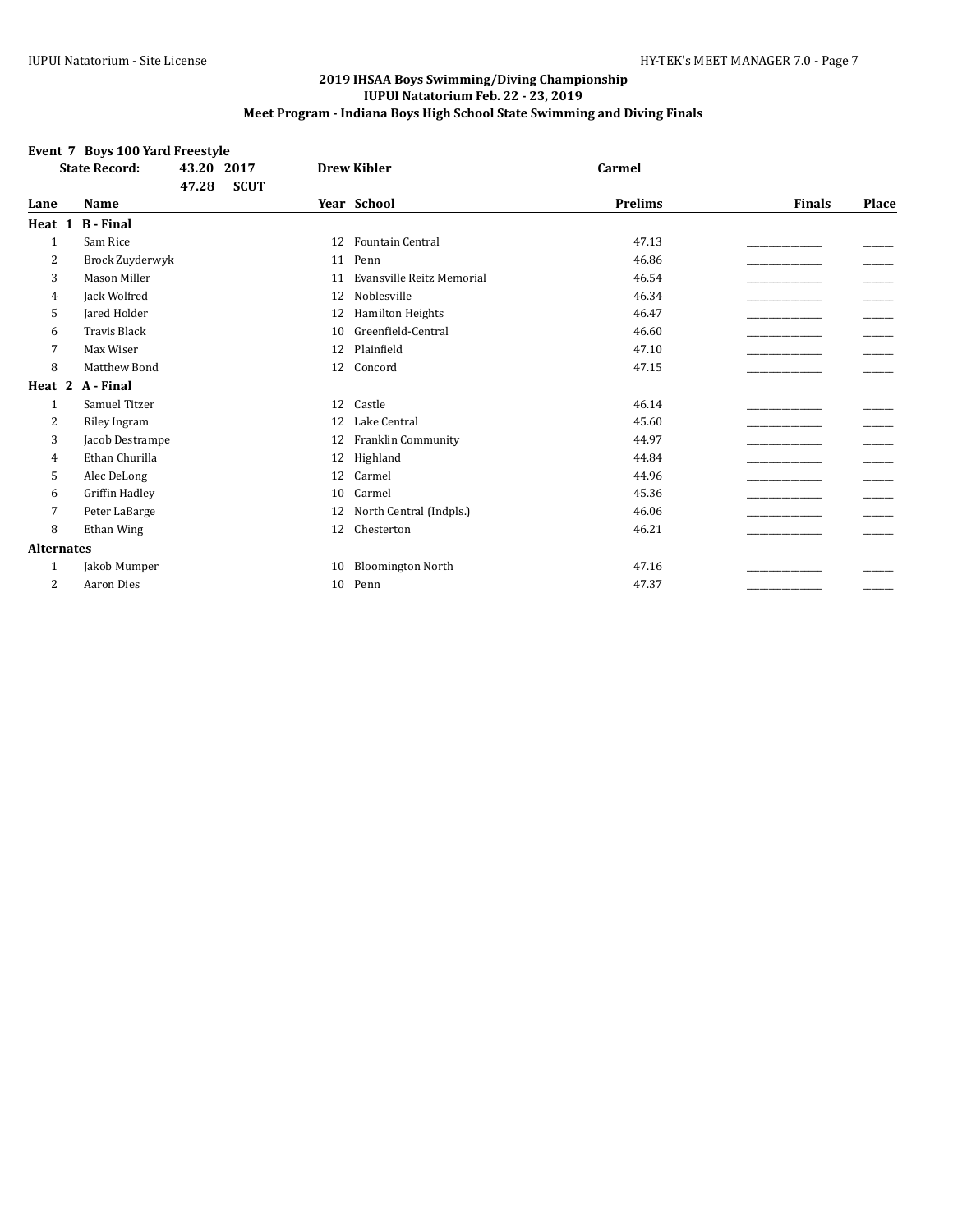# **Event 8 Boys 500 Yard Freestyle**

|                   | <b>State Record:</b><br>4:19.79<br>2010 | <b>Kyle Whitaker</b>               | Chesterton |                        |
|-------------------|-----------------------------------------|------------------------------------|------------|------------------------|
|                   | 4:41.14<br><b>SCUT</b>                  |                                    |            |                        |
| Lane              | <b>Name</b>                             | Year School                        | Prelims    | <b>Finals</b><br>Place |
| Heat 1            | <b>B</b> - Final                        |                                    |            |                        |
| $\mathbf{1}$      | <b>Bennett Vail</b>                     | Lawrence North<br>11               | 4:39.21    |                        |
| 2                 | <b>Griffin Seaver</b>                   | Carmel<br>11                       | 4:39.03    |                        |
| 3                 | Jack Tinsley                            | Lake Central<br>12                 | 4:38.29    |                        |
| 4                 | Aiden Maurer                            | South Bend Riley<br>12             | 4:36.49    |                        |
| 5                 | Charlie King                            | Avon<br>11                         | 4:38.16    |                        |
| 6                 | Keegan Streett                          | <b>Hamilton Southeastern</b><br>10 | 4:38.39    |                        |
| 7                 | Luke Dibley                             | Northridge<br>10                   | 4:39.10    |                        |
| 8                 | Samuel Jennings                         | Greenfield-Central<br>11           | 4:39.52    |                        |
| Heat 2            | A - Final                               |                                    |            |                        |
| $\mathbf{1}$      | Zach Zishka                             | Homestead<br>11                    | 4:34.73    |                        |
| 2                 | Julian Norman                           | Homestead<br>12                    | 4:34.65    |                        |
| 3                 | Aaron Frollo                            | Fishers<br>11                      | 4:32.49    |                        |
| 4                 | Jacob Mitchell                          | Carmel<br>11                       | 4:23.99    |                        |
| 5                 | <b>Augustus Rothrock</b>                | Carmel<br>10                       | 4:30.88    |                        |
| 6                 | Kyle Ponsler                            | Fishers<br>9                       | 4:33.66    |                        |
| 7                 | Nicholas Dibley                         | Northridge<br>12                   | 4:34.66    |                        |
| 8                 | John Bossler                            | South Bend St Joseph<br>10         | 4:36.39    |                        |
| <b>Alternates</b> |                                         |                                    |            |                        |
| $\mathbf{1}$      | Cameron Kramer                          | Noblesville<br>11                  | 4:40.07    |                        |
| 2                 | Jordan Killosky                         | Chesterton<br>11                   | 4:40.59    |                        |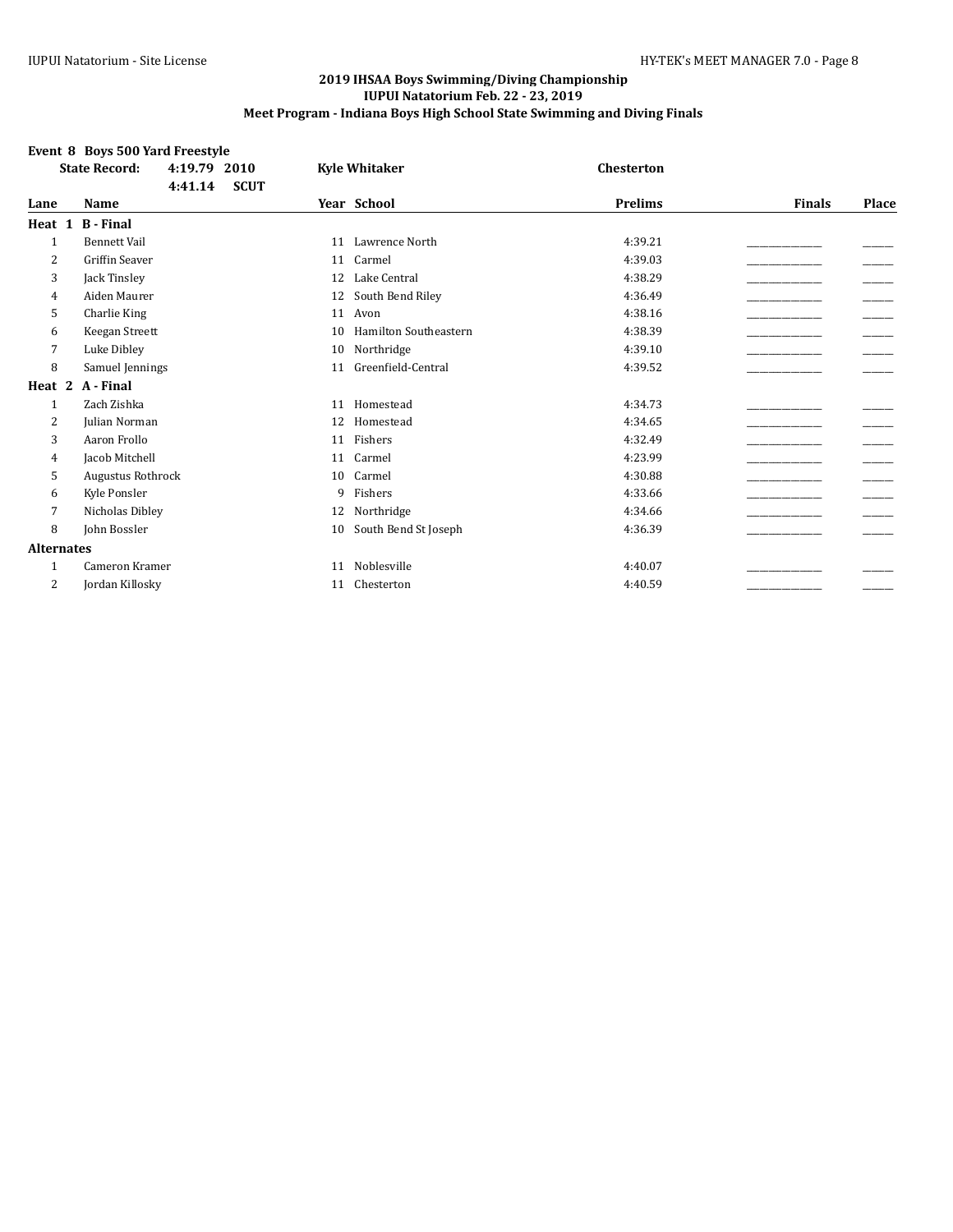|              | Event 9 Boys 200 Yard Freestyle Relay<br><b>State Record:</b><br>1:21.21 2017 | <b>Carmel</b>          | A. Couchon, C. Vaughan, E. Kopp, S. Batista | <b>Carmel</b>                  |               |       |
|--------------|-------------------------------------------------------------------------------|------------------------|---------------------------------------------|--------------------------------|---------------|-------|
|              | 1:28.06                                                                       | <b>SCUT</b>            |                                             |                                |               |       |
| Lane         | Team                                                                          | Relay                  |                                             | <b>Prelims</b>                 | <b>Finals</b> | Place |
| Heat 1       | <b>B</b> - Final                                                              |                        |                                             |                                |               |       |
| $\mathbf{1}$ | Plainfield                                                                    |                        |                                             | 1:27.37                        |               |       |
|              | 1) Brock Kinnamon 10                                                          | 2) Max Wiser 12        | 3) Nolan Mennonno 12                        | 4) Jackson VanWanzeele 11      |               |       |
|              | 5) Jacob Armstrong 10                                                         | 6) Barrett Noggle 12   | 7) David Knopp 12                           | 8) Brian Beasley 9             |               |       |
| 2            | Floyd Central                                                                 |                        |                                             | 1:27.10                        |               |       |
|              | 1) Henry Lang 12                                                              | 2) Noah McIntire 12    | 3) Tristan Deaton 12                        | 4) Carson Huber 11             |               |       |
|              | 5) Dillon Freiberger 12                                                       | 6) Nick Raymer 11      | 7) Jaxon Bierman 12                         | 8) Connor Bickel 11            |               |       |
| 3            | Munster                                                                       |                        |                                             | 1:26.37                        |               |       |
|              | 1) Kyle Adams 11                                                              | 2) Justin Singh 12     | 3) Kenny Reed 9                             | 4) Fenry Zhou 10               |               |       |
|              | 5) Tony Bohling 12                                                            | 6) Victor Vatchev 9    | 7) Scott Robbins 9                          | 8) Aidan Smith 11              |               |       |
| 4            | Lake Central                                                                  |                        |                                             | 1:26.16                        |               |       |
|              | 1) Michael Zajac 12                                                           | 2) Eric Tinsley 9      | 3) Jack Tinsley 12                          | 4) Riley Ingram 12             |               |       |
|              | 5) Cameron Williams 10                                                        | 6) Matt Gacek 9        | 7) Carter Schuster 9                        |                                |               |       |
| 5            | Fishers<br>1) Drake Stallworth 12                                             | 2) Cory Jacocks 12     | 3) Aaron Frollo 11                          | 1:26.37<br>4) Trevor Adcock 12 |               |       |
|              | 5) Tyler Schwertfeger 10                                                      | 6) Sean Deimling 10    | 7) Nicolas Silveira Silva 12                | 8) Reed Beaumont 9             |               |       |
| 6            | Fort Wayne Carroll                                                            |                        |                                             | 1:26.82                        |               |       |
|              | 1) Christian Cseri 11                                                         | 2) Chandler Lipp 10    | 3) Luke Lawson 10                           | 4) Samuel Woltman 12           |               |       |
|              | 5) Josh Lee 9                                                                 | 6) Jack McCurdy 12     | 7) Isaac Lemley 11                          | 8) Elijah Geer 10              |               |       |
| 7            | Castle                                                                        |                        |                                             | 1:27.35                        |               |       |
|              | 1) Samuel Titzer 12                                                           | 2) Braden Rollins 10   | 3) Robert Hass 12                           | 4) Keegan Leek 12              |               |       |
|              | 5) Kenneth Dillman 12                                                         | 6) Jackson Haisley 12  | 7) Reece Stephens 12                        | 8) Tommy Walker 11             |               |       |
| 8            | Zionsville                                                                    |                        |                                             | 1:27.52                        |               |       |
|              | 1) Jack Jones 12                                                              | 2) Jack Donovan 9      | 3) Charlie Krone 9                          | 4) Corbin Cozad 12             |               |       |
|              | 5) Andrew Dollins 10                                                          | 6) Liam Mullins 11     | 7) Coleman Modglin 11                       | 8) Caleb Berrong 11            |               |       |
|              | Heat 2 A - Final                                                              |                        |                                             |                                |               |       |
| $\mathbf{1}$ | Valparaiso                                                                    |                        |                                             | 1:25.94                        |               |       |
|              | 1) Christopher Holmes 9                                                       | 2) Zachary Juhl 10     | 3) William Miltenberger 10                  | 4) Samuel Behrend 12           |               |       |
|              | 5) Max Isley 12                                                               | 6) Joshua Juhl 12      | 7) Isaac Anderson 12                        | 8) Alexander Stamp 12          |               |       |
| 2            | Hamilton Southeastern                                                         |                        |                                             | 1:25.62                        |               |       |
|              | 1) Andrew Christopher 11                                                      | 2) Donald Rogers 11    | 3) Zack Bostock 10                          | 4) Keegan Streett 10           |               |       |
|              | 5) Marcus Eden 11                                                             | 6) Nick Bostock 12     | 7) Connor Harrison 11                       | 8) Evan Sellers 11             |               |       |
| 3            | Chesterton                                                                    |                        |                                             | 1:24.58                        |               |       |
|              | 1) Ethan Wing 12                                                              | 2) Declan Tharp 12     | 3) Gabe Kroeger 11                          | 4) Andrew Alders 11            |               |       |
|              | 5) Marc Nicholson 12                                                          | 6) Danny Schmiegel 12  | 7) Lucas Piunti 10                          | 8) Carter Casbon 10            |               |       |
| 4            | Franklin Community                                                            |                        |                                             | 1:24.09                        |               |       |
|              | 1) Jacob Destrampe 12                                                         | 2) Shane O'Sullivan 12 | 3) Griffin Edwards 12                       | 4) Maxwell Kramer 11           |               |       |
|              | 5) Ethan Pheifer 10                                                           | 6) Stephen Buchanan 9  | 7) Barrett Daily 10                         | 8) David Taylor 12             |               |       |
| 5            | Carmel                                                                        |                        |                                             | 1:24.30                        |               |       |
|              | 1) William Kok 10                                                             | 2) Alec DeLong 12      | 3) Augustus Rothrock 10                     | 4) Jacob Mitchell 11           |               |       |
|              | 5) Andrew Rafalko 12                                                          | 6) Ryan Malicki 9      | 7) Jacob Pitz 12                            | 8) Patrick Cavanaugh 12        |               |       |
| 6            | Penn                                                                          |                        |                                             | 1:25.31                        |               |       |
|              | 1) Brock Zuyderwyk 11                                                         | 2) Kyle Brothers 10    | 3) Connor Craig 10                          | 4) Joel Cummins 10             |               |       |
|              | 5) Nathan Grant 9                                                             | 6) Michael Adami 12    | 7) Matthew Howell 10                        | 8) Aaron Dies 10               |               |       |
| 7            | Columbus North                                                                |                        |                                             | 1:25.90                        |               |       |
|              | 1) Christopher Lee 10                                                         | 2) Jared Carroll 12    | 3) Sam Russell 12                           | 4) Rafael Spear 12             |               |       |
|              | 5) Aiden McAlister 10                                                         | 6) Nicholas Green 11   | 7) Tristen Cook 10                          | 8) Ayush Panda 11              |               |       |
| 8            | Concord                                                                       |                        |                                             | 1:25.95                        |               |       |
|              | 1) Kallaghan Findley 12                                                       | 2) William Harris 10   | 3) Jesse Sullivan 11                        | 4) Matthew Bond 12             |               |       |
|              | 5) Aaron Leas 12                                                              | 6) Derek Angel 9       | 7) Connor Camacho 11                        | 8) Hayden Gill 11              |               |       |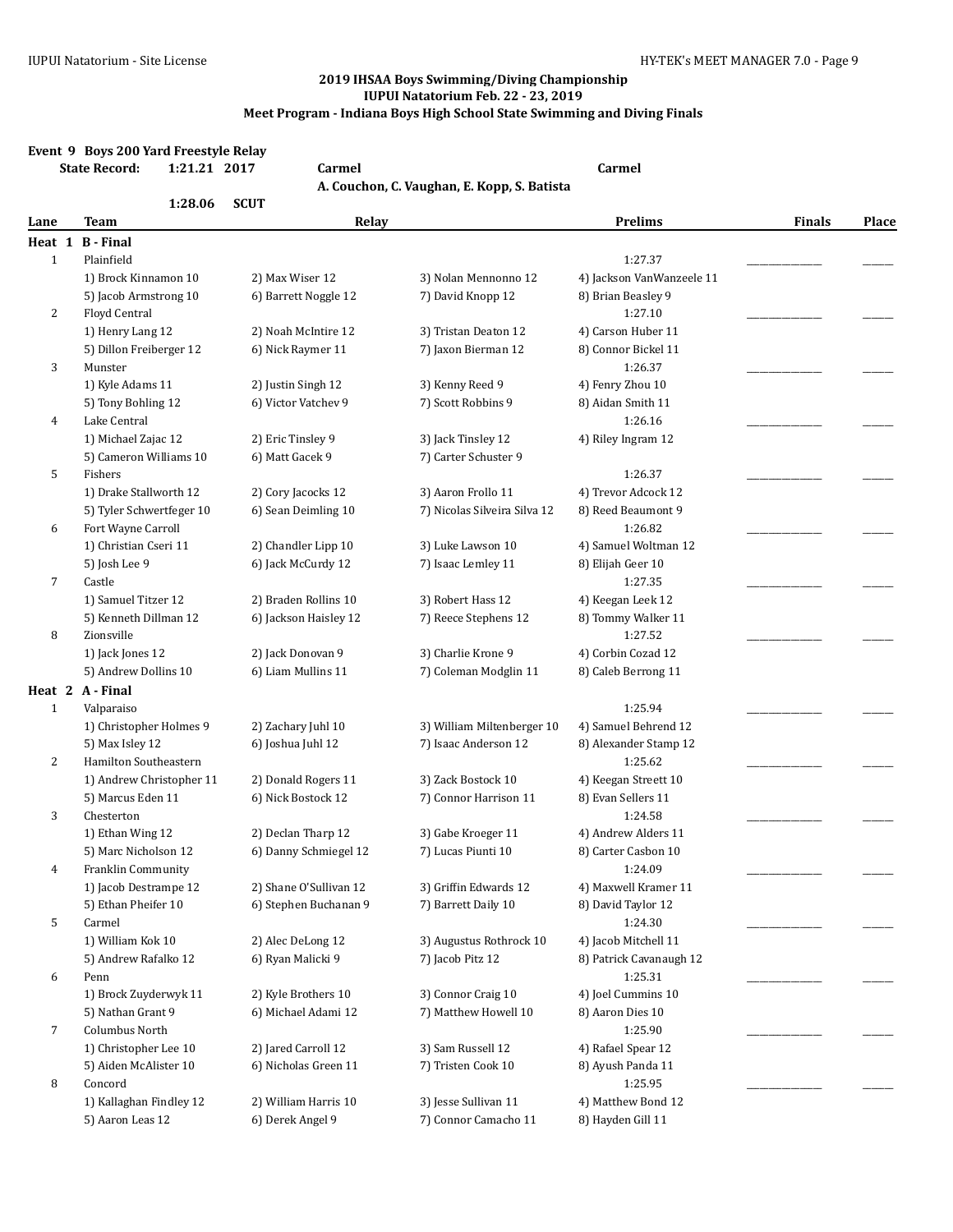# **Alternates... (Event 9 Boys 200 Yard Freestyle Relay)**

| Lawrence North        |                         |                     | 1:27.77            |  |
|-----------------------|-------------------------|---------------------|--------------------|--|
| 1) Jasper Suiter 11   | 2) Bennett Vail 11      | 3) Joseph Grese 11  | 4) Jack Dempsey 12 |  |
| 5) Evan Sass 12       | 6) Nicholas Hamersly 11 | 7) Jacob Penrose 12 | 8) Tyler Birkla 11 |  |
| South Bend Riley      |                         |                     | 1:27.91            |  |
| 1) Joey Gomes 12      | 2) Michael Burns 10     | 3) Isaac Baker 12   | 4) Aiden Maurer 12 |  |
| 5) Ruben Velazquez 12 | 6) Tyler Bates 12       | 7) Brian Riem 10    | 8) Gabe Falcone 11 |  |
|                       |                         |                     |                    |  |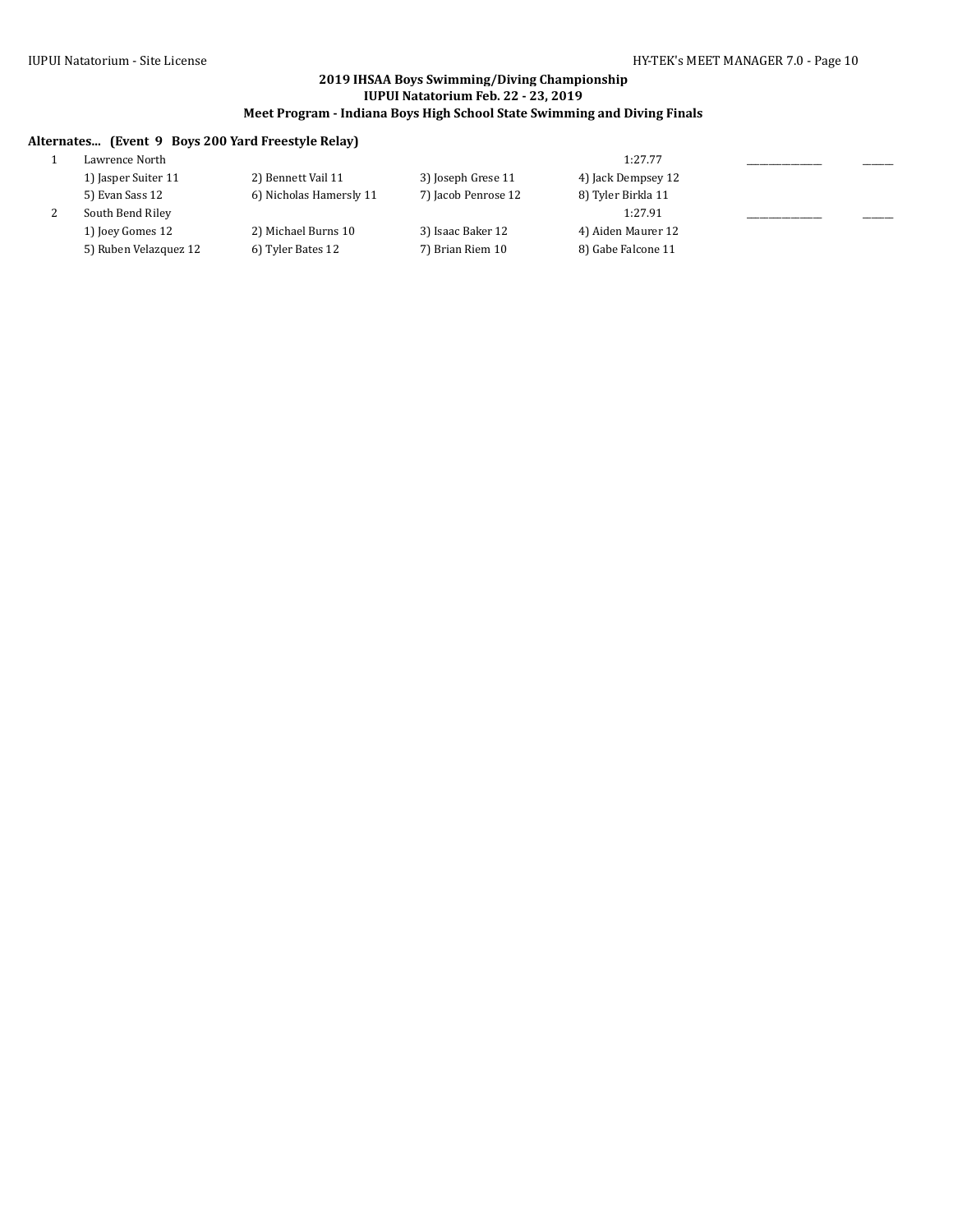# **Event 10 Boys 100 Yard Backstroke**

|                   | <b>State Record:</b><br>47.06 2014 | <b>Aaron Whitaker</b>               | <b>Chesterton</b> |                        |
|-------------------|------------------------------------|-------------------------------------|-------------------|------------------------|
|                   | <b>SCUT</b><br>52.30               |                                     |                   |                        |
| Lane              | <b>Name</b>                        | Year School                         | <b>Prelims</b>    | <b>Finals</b><br>Place |
| Heat 1            | <b>B</b> - Final                   |                                     |                   |                        |
| $\mathbf{1}$      | Nathan Boomershine                 | Franklin Central<br>11              | 51.61             |                        |
| $\overline{2}$    | <b>Andrew Swenson</b>              | <b>Bedford North Lawrence</b><br>11 | 50.78             |                        |
| 3                 | Cade Oliver                        | Franklin Community<br>10            | 50.72             |                        |
| 4                 | <b>Blake Ratliff</b>               | <b>Hamilton Southeastern</b><br>12  | 50.54             |                        |
| 5                 | Kallaghan Findley                  | Concord<br>12                       | 50.61             |                        |
| 6                 | <b>Mason Miller</b>                | Evansville Reitz Memorial<br>11     | 50.73             |                        |
| 7                 | Seth Glasscock                     | <b>Bloomington South</b><br>12      | 50.99             |                        |
| 8                 | Alejandro Kincaid                  | Chesterton<br>9                     | 51.65             |                        |
| Heat 2            | A - Final                          |                                     |                   |                        |
| 1                 | Lucas Piunti                       | Chesterton<br>10                    | 50.31             |                        |
| 2                 | Jack Smith                         | Michigan City<br>12                 | 49.75             |                        |
| 3                 | Holden Raffin                      | Munster<br>11                       | 48.55             |                        |
| 4                 | <b>Wyatt Davis</b>                 | Carmel<br>11                        | 47.32             |                        |
| 5                 | Noah Yarian                        | Fort Wayne Carroll<br>12            | 48.29             |                        |
| 6                 | Griffin Hadley                     | Carmel<br>10                        | 48.85             |                        |
| 7                 | <b>Aaron Dies</b>                  | Penn<br>10                          | 50.16             |                        |
| 8                 | Jared Holder                       | <b>Hamilton Heights</b><br>12       | 50.50             |                        |
| <b>Alternates</b> |                                    |                                     |                   |                        |
| 1                 | Maverick Bray                      | 9<br>Avon                           | 51.86             |                        |
| 2                 | Graham Siefker                     | LaPorte<br>10                       | 52.00             |                        |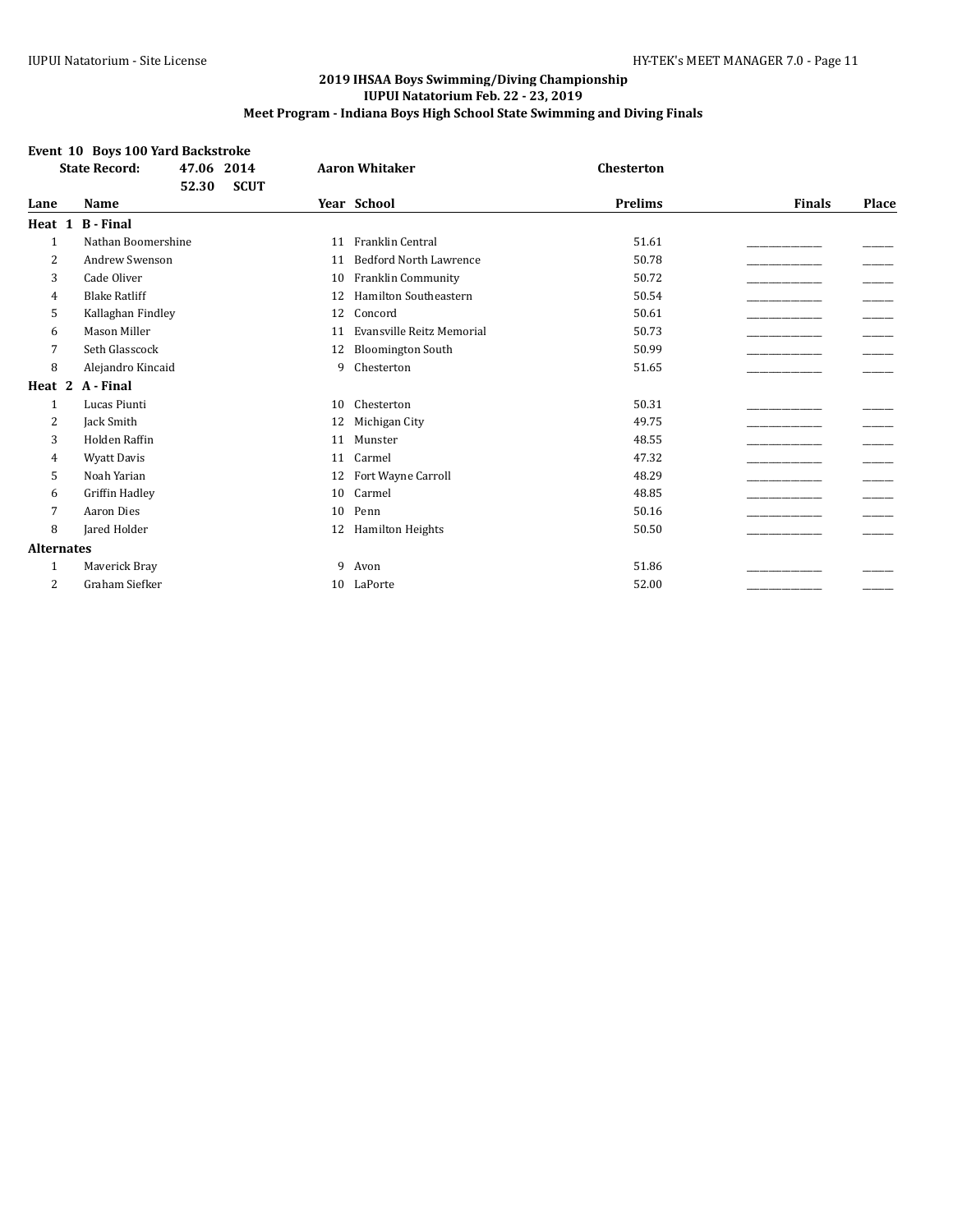# **Event 11 Boys 100 Yard Breaststroke**

|                   | <b>State Record:</b>  | 52.65<br>2016        |    | <b>Chandler Bray</b>    | Avon           |               |       |
|-------------------|-----------------------|----------------------|----|-------------------------|----------------|---------------|-------|
|                   |                       | 58.33<br><b>SCUT</b> |    |                         |                |               |       |
| Lane              | Name                  |                      |    | Year School             | <b>Prelims</b> | <b>Finals</b> | Place |
| Heat 1            | <b>B</b> - Final      |                      |    |                         |                |               |       |
| $\mathbf{1}$      | Sam Russell           |                      | 12 | <b>Columbus North</b>   | 58.25          |               |       |
| 2                 | Nathan Hicks          |                      | 12 | Yorktown                | 57.73          |               |       |
| 3                 | Joey Garberick        |                      | 11 | Northridge              | 57.64          |               |       |
| 4                 | Aiden Tierney         |                      | 10 | Mt. Vernon (Fortville)  | 57.39          |               |       |
| 5                 | Evan Dies             |                      | 12 | Penn                    | 57.46          |               |       |
| 6                 | Michael VanCoppenolle |                      | 12 | Northridge              | 57.64          |               |       |
| 7                 | Fernando Gomez        |                      | 12 | Milan                   | 57.96          |               |       |
| 8                 | Cameron Clayton       |                      | 11 | Westfield               | 58.35          |               |       |
| Heat 2            | A - Final             |                      |    |                         |                |               |       |
| $\mathbf{1}$      | Cameron Luarde        |                      | 10 | Homestead               | 57.04          |               |       |
| 2                 | Grant Knight          |                      | 11 | <b>Warsaw Community</b> | 56.84          |               |       |
| 3                 | Matthew Bond          |                      | 12 | Concord                 | 56.41          |               |       |
| 4                 | Kyle Adams            |                      | 11 | Munster                 | 54.27          |               |       |
| 5                 | Coleman Modglin       |                      | 11 | Zionsville              | 55.58          |               |       |
| 6                 | Jack McCurdy          |                      | 12 | Fort Wayne Carroll      | 56.61          |               |       |
| 7                 | Ryan Malicki          |                      | 9  | Carmel                  | 56.95          |               |       |
| 8                 | Andrew Rafalko        |                      | 12 | Carmel                  | 57.35          |               |       |
| <b>Alternates</b> |                       |                      |    |                         |                |               |       |
| 1                 | <b>Carter Rief</b>    |                      | 12 | <b>Elkhart Central</b>  | 58.44          |               |       |
| 2                 | Trevor Layne          |                      | 11 | Seymour                 | 58.56          |               |       |
|                   |                       |                      |    |                         |                |               |       |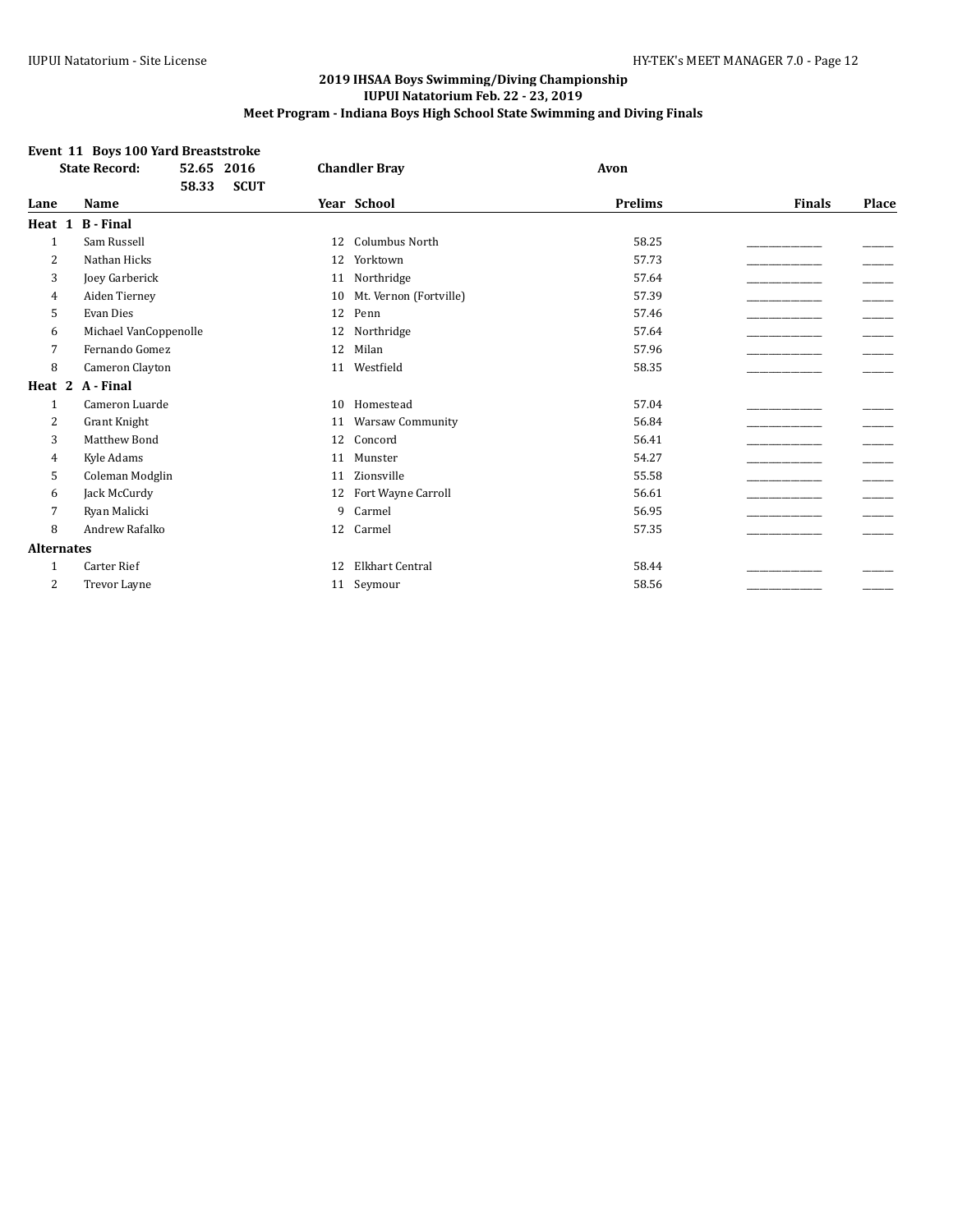# **Event 12 Boys 400 Yard Freestyle Relay**

|                | <b>State Record:</b><br>2:59.36 2014       | Chesterton                                 |                                                     | Chesterton                                |               |       |
|----------------|--------------------------------------------|--------------------------------------------|-----------------------------------------------------|-------------------------------------------|---------------|-------|
|                |                                            |                                            | B Pieroni, E Whitaker, P Curley, A Whitaker         |                                           |               |       |
|                | 3:13.14                                    | <b>SCUT</b>                                |                                                     |                                           |               |       |
| Lane           | <b>Team</b>                                | Relay                                      |                                                     | <b>Prelims</b>                            | <b>Finals</b> | Place |
|                | Heat 1 B - Final                           |                                            |                                                     |                                           |               |       |
| $\mathbf{1}$   | Terre Haute North Vigo                     |                                            |                                                     | 3:11.50                                   |               |       |
|                | 1) Tyler Sommer 11<br>5) Andre' Ponsot 11  | 2) Michael Deckard 12<br>6) George West 11 | 3) Amani Vincent 12<br>7) Gregory Shannon 9         | 4) Nathan Sommer 12<br>8) Nathan Gauer 10 |               |       |
| $\overline{c}$ | Plainfield                                 |                                            |                                                     | 3:10.88                                   |               |       |
|                | 1) Brock Kinnamon 10                       | 2) Nolan Mennonno 12                       | 3) Jackson VanWanzeele 11                           | 4) Max Wiser 12                           |               |       |
|                | 5) Braden Strange 12                       | 6) Grant VanWanzeele 9                     | 7) Jacob Armstrong 10                               | 8) David Knopp 12                         |               |       |
| 3              | Zionsville                                 |                                            |                                                     | 3:10.80                                   |               |       |
|                | 1) Jack Donovan 9                          | 2) Andrew Dollins 10                       | 3) Holden Bowlds 11                                 | 4) Coleman Modglin 11                     |               |       |
|                | 5) Charlie Krone 9                         | 6) Corbin Cozad 12                         | 7) Caleb Berrong 11                                 | 8) Graham Asam 9                          |               |       |
| 4              | Fishers                                    |                                            |                                                     | 3:10.53                                   |               |       |
|                | 1) Drake Stallworth 12                     | 2) Kyle Ponsler 9                          | 3) Nicolas Silveira Silva 12                        | 4) Aaron Frollo 11                        |               |       |
|                | 5) Bruno Kitazuka 11                       | 6) Logan Ayres 9                           | 7) Cory Jacocks 12                                  | 8) Tyler Schwertfeger 10                  |               |       |
| 5              | Penn                                       |                                            |                                                     | 3:10.72                                   |               |       |
|                | 1) Brock Zuyderwyk 11                      | 2) Kyle Brothers 10                        | 3) Aaron Dies 10                                    | 4) Evan Dies 12                           |               |       |
|                | 5) Joel Cummins 10                         | 6) Matthew Howell 10                       | 7) Joseph Ferraro 10                                | 8) Matthew Pruitt 12                      |               |       |
| 6              | Homestead                                  |                                            |                                                     | 3:10.83                                   |               |       |
|                | 1) Julian Norman 12                        | 2) Zach Zishka 11                          | 3) Spencer Koehrn 10                                | 4) Cameron Luarde 10                      |               |       |
|                | 5) Calob Cope 12                           | 6) Elijah Riley 12                         | 7) Yehyun Song 11                                   | 8) Jack Burke 11                          |               |       |
| 7              | Floyd Central                              |                                            |                                                     | 3:11.05                                   |               |       |
|                | 1) Henry Lang 12                           | 2) Dalton Lawver 11                        | 3) Christian Salinas 12                             | 4) Carson Huber 11                        |               |       |
|                | 5) Dillon Freiberger 12                    | 6) Nick Raymer 11                          | 7) Connor Bickel 11                                 | 8) Conner Paris 9                         |               |       |
| 8              | Lawrence North                             |                                            |                                                     | 3:12.58                                   |               |       |
|                | 1) Bennett Vail 11                         | 2) Jacob Penrose 12                        | 3) Tyler Birkla 11                                  | 4) Nicholas Hamersly 11                   |               |       |
|                | 5) Khristian Hurt 11                       | 6) Jakob Tschernich 12                     | 7) Joseph Grese 11                                  | 8) Jack Dempsey 12                        |               |       |
|                | Heat 2 A - Final                           |                                            |                                                     |                                           |               |       |
| $\mathbf{1}$   | Hamilton Southeastern                      |                                            |                                                     | 3:10.05                                   |               |       |
|                | 1) Keegan Streett 10<br>5) Zack Bostock 10 | 2) Evan Sellers 11<br>6) Donald Rogers 11  | 3) Blake Ratliff 12                                 | 4) Marcus Eden 11<br>8) Nick Bostock 12   |               |       |
| 2              | Munster                                    |                                            | 7) Matteo Fontanin 12                               | 3:07.08                                   |               |       |
|                | 1) Holden Raffin 11                        | 2) Kenny Reed 9                            | 3) Justin Singh 12                                  | 4) Grant Afman 11                         |               |       |
|                | 5) Kyle Adams 11                           | 6) Tony Bohling 12                         | 7) Victor Vatchev 9                                 | 8) Griffin Poulsen 9                      |               |       |
| 3              | Chesterton                                 |                                            |                                                     | 3:05.74                                   |               |       |
|                | 1) Ethan Wing 12                           | 2) Gabe Kroeger 11                         | 3) Lucas Piunti 10                                  | 4) Andrew Alders 11                       |               |       |
|                | 5) Alejandro Kincaid 9                     | 6) Danny Schmiegel 12                      | 7) Carter Casbon 10                                 | 8) Declan Tharp 12                        |               |       |
| $\overline{4}$ | Franklin Community                         |                                            |                                                     | 3:04.51                                   |               |       |
|                | 1) Jacob Destrampe 12                      | 2) Shane O'Sullivan 12                     | 3) Maxwell Kramer 11                                | 4) Cade Oliver 10                         |               |       |
|                | 5) Griffin Edwards 12                      | 6) Anthony Ries 9                          | 7) Barrett Daily 10                                 | 8) Jaden Wilhelm 11                       |               |       |
| 5              | Carmel                                     |                                            |                                                     | 3:05.29                                   |               |       |
|                | 1) Brandon Edwards 11                      | 2) Augustus Rothrock 10                    | 3) Jacob Mitchell 11                                | 4) Jota Iwase 12                          |               |       |
|                | 5) Griffin Hadley 10                       | 6) Wyatt Davis 11                          | 7) Alec DeLong 12                                   | 8) Patrick Cavanaugh 12                   |               |       |
| 6              | Fort Wayne Carroll                         |                                            |                                                     | 3:05.77                                   |               |       |
|                | 1) Tristan DeWitt 11                       | 2) Chandler Lipp 10                        | 3) Jack McCurdy 12                                  | 4) Noah Yarian 12                         |               |       |
|                | 5) Christian Cseri 11                      | 6) Elijah Geer 10                          | 7) Joshua Crews 12                                  | 8) Luke Lawson 10                         |               |       |
| 7              | Lake Central                               |                                            |                                                     | 3:08.09                                   |               |       |
|                | 1) Michael Zajac 12                        | 2) Eric Tinsley 9                          | 3) Jack Tinsley 12                                  | 4) Riley Ingram 12                        |               |       |
|                | 5) Kyle Hegyi 11                           | 6) Andrew Almazan 9                        | 7) Leo Bowman 9                                     | 8) Carter Schuster 9                      |               |       |
| 8              | Valparaiso                                 |                                            |                                                     | 3:10.38                                   |               |       |
|                | 1) Christopher Holmes 9                    | 2) Zachary Juhl 10<br>6) Isaac Anderson 12 | 3) William Miltenberger 10<br>7) Alexander Stamp 12 | 4) Samuel Behrend 12                      |               |       |
|                | 5) Max Isley 12                            |                                            |                                                     | 8) Joshua Juhl 12                         |               |       |